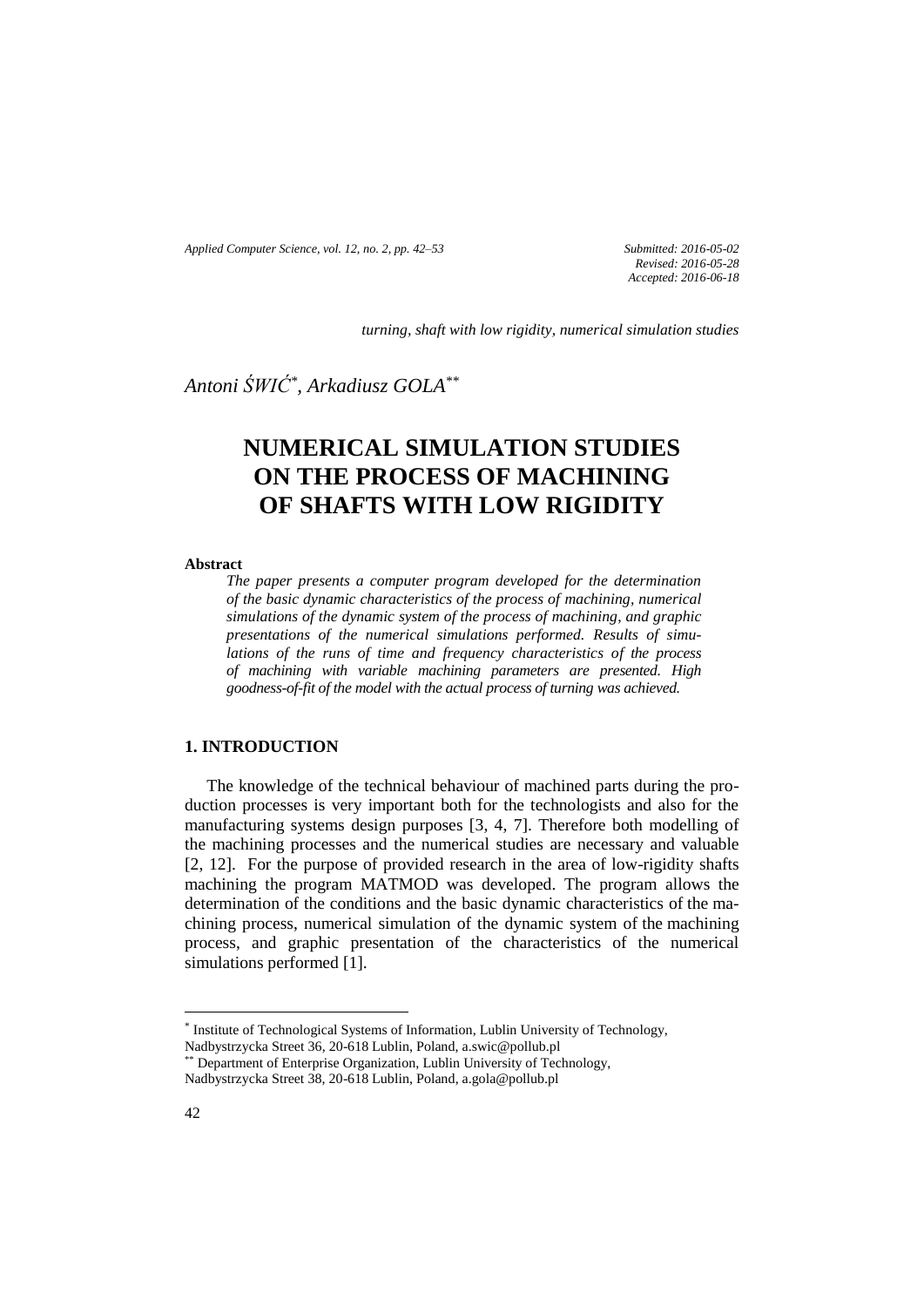The paper presents the result of simulations of the runs of time and frequency characteristics of machining process performed at various values of machining parameters. The tests were performed for a shaft of steel C45, with dimensions of  $l_p = 280$  mm,  $d_p = 40$  mm. The variable input parameters were the rotation speed  $n_p = 700$ , 1100, 1500 rev/min; feed  $f = 0.1$ , 0.25, 0.5 mm/rev; depth of machining  $a_p = 1, 2, 3$  mm.

Based on the experimental study of the process of machining and on the results obtained in the simulation studies, conducted at the same parameters of the machining process that were applied in the experiment, a comparison was made of the experimental and simulation results. The value of relative deviations between the experimental data and those from the simulations,  $\delta$  (%), equalled 9.61%, which indicates very good fitting of the model with the actual run of the process of turning. The results obtained can be used as a starting point for further research in the area of design of systems of automated adjustment.

#### **2. CHARACTERISATION OF COMPUTER PROGRAM MATMOD**

For the needs of the study of the characteristics of the dynamic system the computer program *MATMOD* was developed [1, 10, 11].

The program realizes the following functions:

- determination of the conditions of the machining process after entering the parameters, of the machine tool, the object machined, and of the technological process,
- calculation, on the basis of models of the dynamic system of the machining process, of the basic dynamic characteristics (including operator transmittance), cutting force responses to step-wise change in feed rate, and frequency characteristics: amplitude and phase.

The program allows the performance of numerous numerical simulations of the dynamic system of the process of machining. It supports three kinds of fixing of the machines component, that have a significant effect on the final result of the computations: in lathe centres, in a chuck and a centre, and in two chucks. Depending on the kind of fixing, the program determines the maximum flexibility of the machined component in the radial direction. The program accepts input data for machined components differing in length. An additional advantage of the program is the possibility of defining the properties of the material machined by adding e.g. the values of *E* and *Rm*. Other input data for the computation process include also the values of the machine tool flexibility in the direction of coordinates *X*, *Y* and *Z*, as well as the depth of machining, feed rate, tool cutting edge angle  $\kappa$  (on the range from  $45^{\circ}$  to  $90^{\circ}$ ) and the rotation speed of the machined component  $n_p$  (in the range from 100 to 2000 rev/min). After entering all the input data the program performs the computations.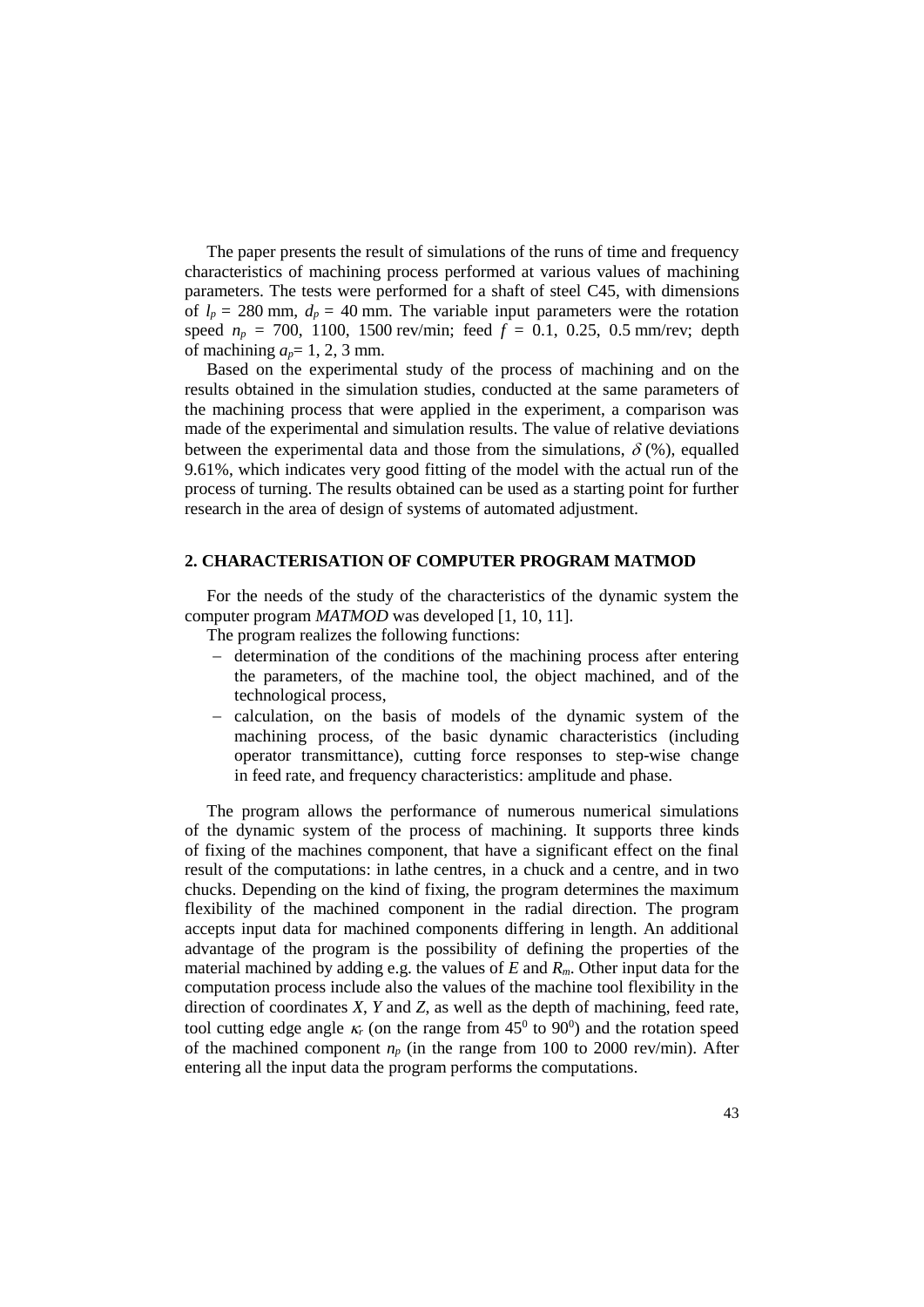The first to be calculated are the values of forces  $F_f$ ,  $F_c$  and  $F_p$ , and then the amplification coefficients of the machining process  $m_x$ ,  $m_y$ , and  $m_z$  with a change of feed rate and machining depth (these values can be treated as interference). The coefficient of relative dynamic stiffness *B* is determined, and then the operator transmittance in control, corresponding to the presented conditions, and the amplification coefficients of the component  $K_{ox}$ ,  $K_{oy}$ ,  $K_{oz}$  and retardation  $\tau$ . Therefore, the maximum value of coefficient *B* and operator transmittance at interference are determined again [10,11]:

$$
G_{v_f g i}(s) = \frac{\Delta F_i(s)}{\Delta v_f} = \frac{m_x h_{xx} G_r(s)}{s[(T_c s + 1)(T_{us}^2 s^2 + 2\xi T_{us} s + 1) + B_1 G_r(s) + n_y h_{yy}]},
$$
(1)

where:  $G_{\tau}(s) = 1 - e^{-s\tau}$ ,  $B_1 = m_x h_x + K_x m_y h_y$ .

Coefficients  $K_{bx}$ ,  $K_{by}$ ,  $K_{bz}$  and the values of coefficient *B* and retardation  $\tau$  are also calculated.

In the case of control, the operator transmittance of the approximated object is determined as follows:

$$
G_o(s) = \frac{\Delta Y_o(s)}{\Delta v_f(s)} = \frac{K_o}{(T_1 s + 1) (T_2 s + 1)}.
$$
 (2)

After determining the operator transmittance, coefficients  $K_{ox}$ ,  $K_{oy}$ ,  $K_{oz}$  and time constants  $T_1$  and  $T_2$  are determined.

The final stage of the computational part of the program is the determination of the operator transmittance of the object at a variable material allowance *b(s)*, treated as an interference. In the initial phase the object transmittance is determined in accordance with specific rules. In the case of changes of the material allowance  $b(s)$  the operator transmittance of the object can assume the following form [10,11]:

$$
G_{bFi}(s) = \frac{\Delta F_i(s)}{\Delta b_i(s)} = \frac{K_{bFi}(s)(1 - e^{-s\tau})}{s\tau[1 + B(1 - e^{-s\tau})]},
$$
\n(3)

whereas, coefficient *B* is determined from the relation:

$$
B = \frac{m_x h_{xx} + K_{\kappa_r} m_y h_{yy}}{1 + n_y h_{yy}}.
$$
 (4)

44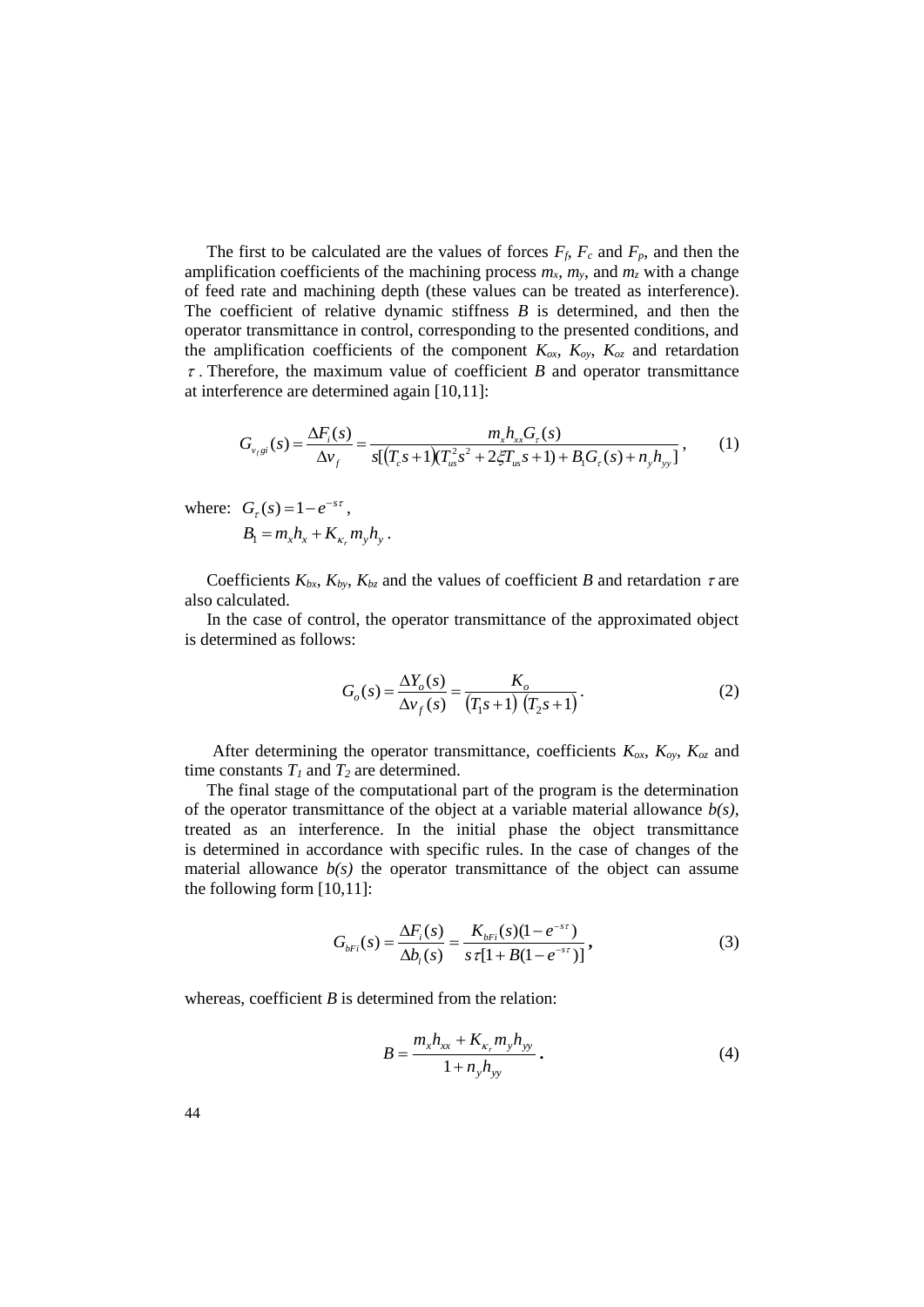The program permits also the calculation of the values of elastic deformations relative to coordinates *X*, *Y*, *Z* and of the coefficients  $K_{ab}$ :  $K_{abx}$ ,  $K_{aby}$ ,  $K_{abz}$ . Equivalent values of the time constants  $T_1$  and  $T_2$  are determined, the coefficient of object amplification  $K_o$  and coefficient  $B$ . The last to be determined are the stabilised output value *Yust* and the maximum relative error of approximation.

The program permits also the presentation of graphic characteristics of numerical simulations.

After starting the program, we need to enter the parameters of the machining process, the geometric parameters and the properties of the machined component. The limit values of the parameters (the minimum and the maximum values) are entered at the moment when the question about the value of a given parameter is displayed on the screen. The user can choose between the program options: calculation of response to unit step of feed and calculation of frequency characteristics. The graph of the amplitude frequency characteristics presents the relation of module  $A(\omega)$  of spectral transmittance  $G(j\omega)$  in the function of circular frequency  $\omega = 2\pi f$ , and that of the phase frequency characteristics – *φ(ω)* in the function of circular frequency *ω = 2πf*.

In the case of response to unit change of longitudinal feed, a graph of changes of machining force in time is displayed on the screen, for the accurate and the approximated models. Discrete values of the response (40 points) can be saved in the form of a table. It is also possible to save the complete information on data entered and on the results of computations of the parameters of the machining process. The program permits also to make copies of the graphic screen with responses to unit step of longitudinal feed.

If we select the option of calculation of the amplitude and phase frequency characteristics, graphs of the amplitude and phase frequency characteristics of the accurate and approximated models will be displayed on the screen. Discrete values of the characteristics (20 points) can be saved in the form of a table. The frequency characteristics are presented in a semi-logarithmic scale. It is also possible to print a copy of the screen with the amplitude and phase characteristics.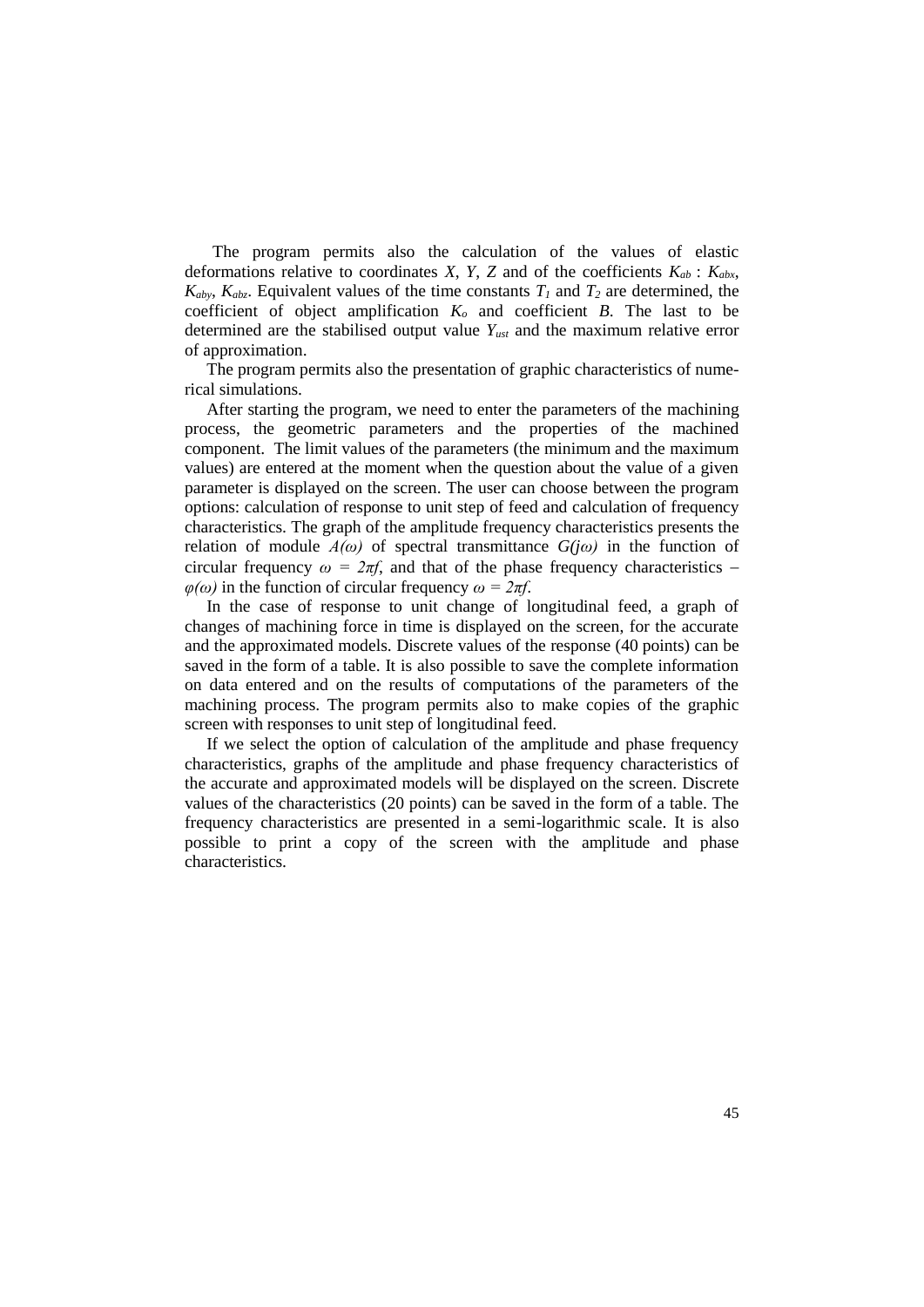

**Fig. 1. Output time-characteristics (accurate and approximated) [source: own study]**



**Fig. 2. Amplitude-frequency characteristic [source: own study]**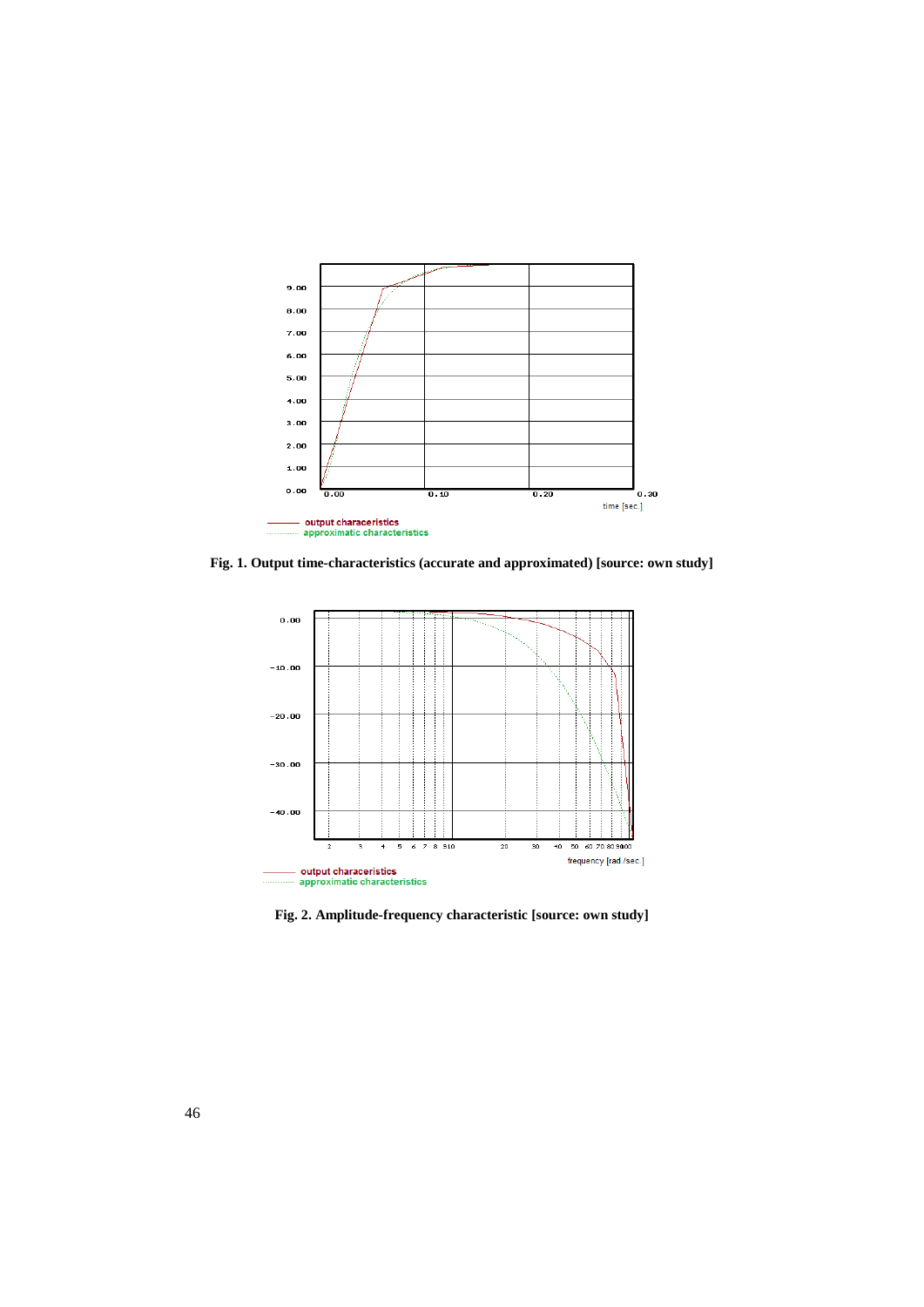

**Fig. 3. Phase-frequency characteristic [source: own study]**

Examples of results of numerical studies performed in the program *MATMOD 1* are shown in Figs. 1, 2, 3 which present the process of machining at various parameters in the form of suitable characteristics.

## **3. NUMERICAL SIMULATION STUDIES ON THE DYNAMIC SYSTEM OF THE PROCESS OF MACHINING**

Simulations of the runs of time and frequency characteristics of the process of machining were conducted at various values of machining parameters.

The tests were performed for a shaft of steel C45, with dimensions of  $l_p = 280$  mm,  $d_p = 40$  mm. The variable input parameters were the rotation speed  $n_p = 700$ , 1100, 1500 rev/min; feed  $f = 0.1$ , 0.25, 0.5 mm/rev; depth of machining  $a_p = 1, 2, 3$  mm.

Results of simulations of the process of machining performed with the use of the program *MATMOD* are presented in graphic form in Figs. 4–8.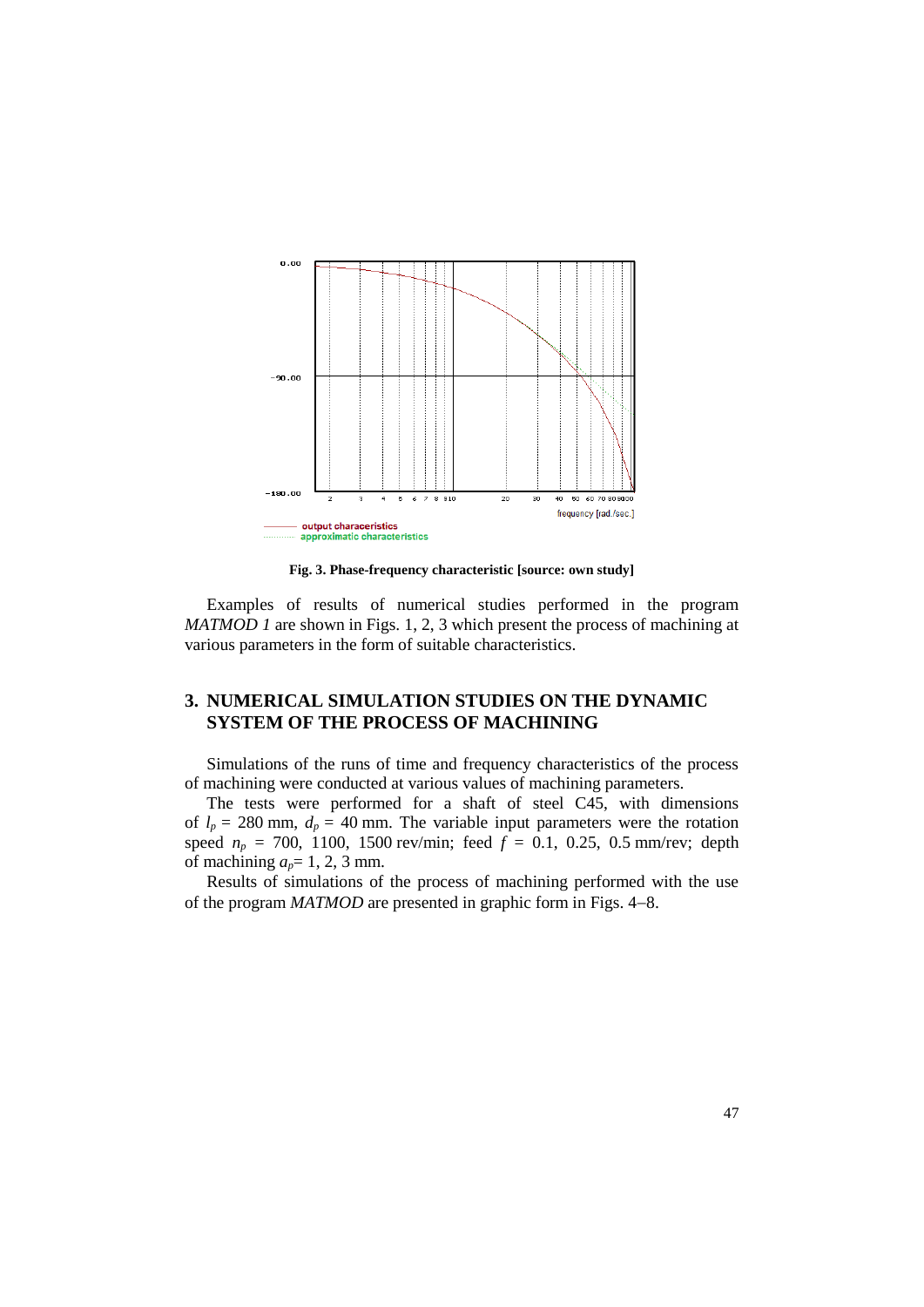

**Fig. 4. Machining force responses to unit step of feed at various rotary speeds [source: own study]**



**Fig. 5. Machining force responses to unit step of feed at various thicknesses of machined layer [source: own study]**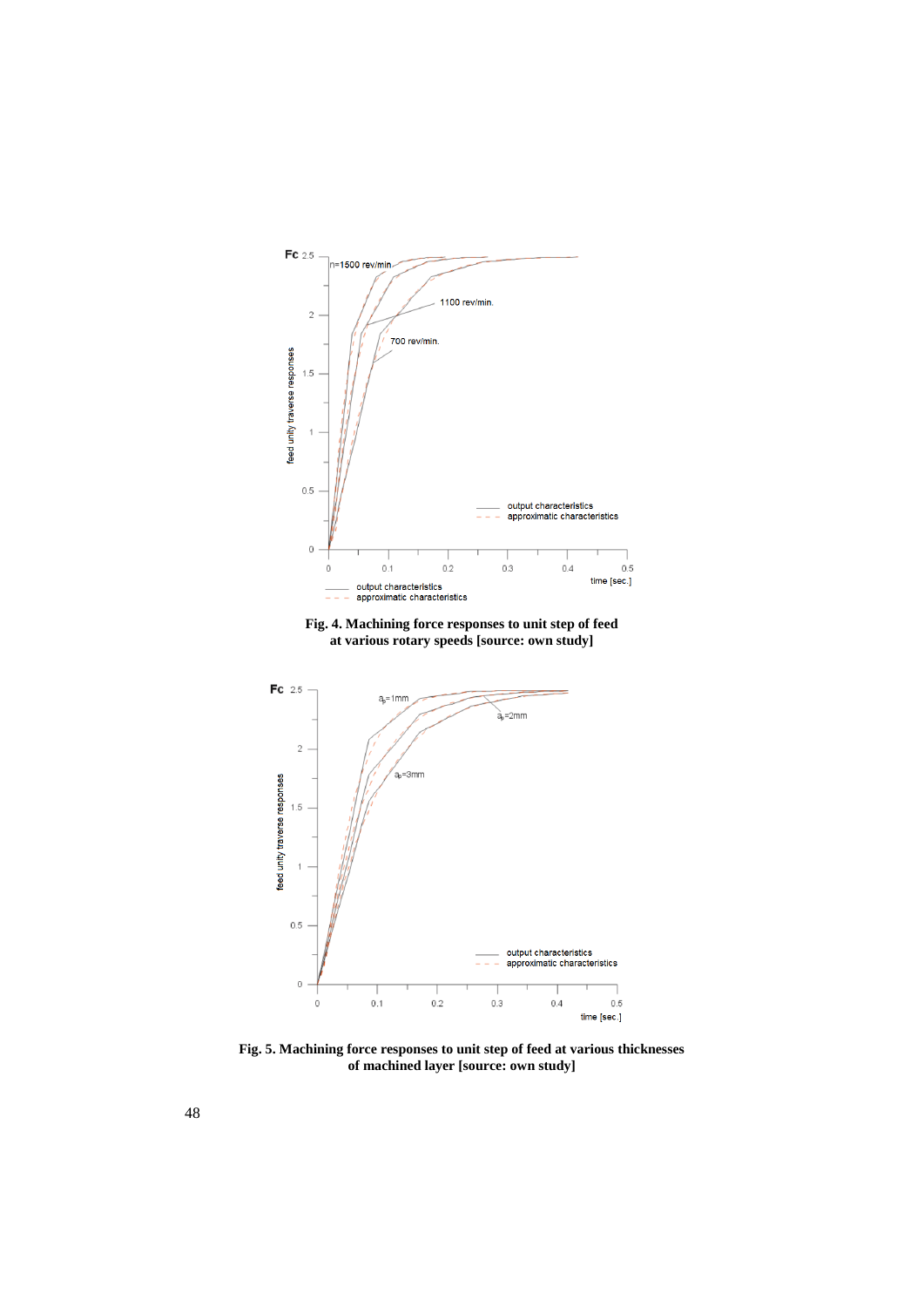

**Fig. 6. Machining force responses to unit step of feed at various speeds of machining [source: own study]**



**Fig. 7. Phase-frequency characteristics of machining process at various rotary speeds of machined component [source: own study]**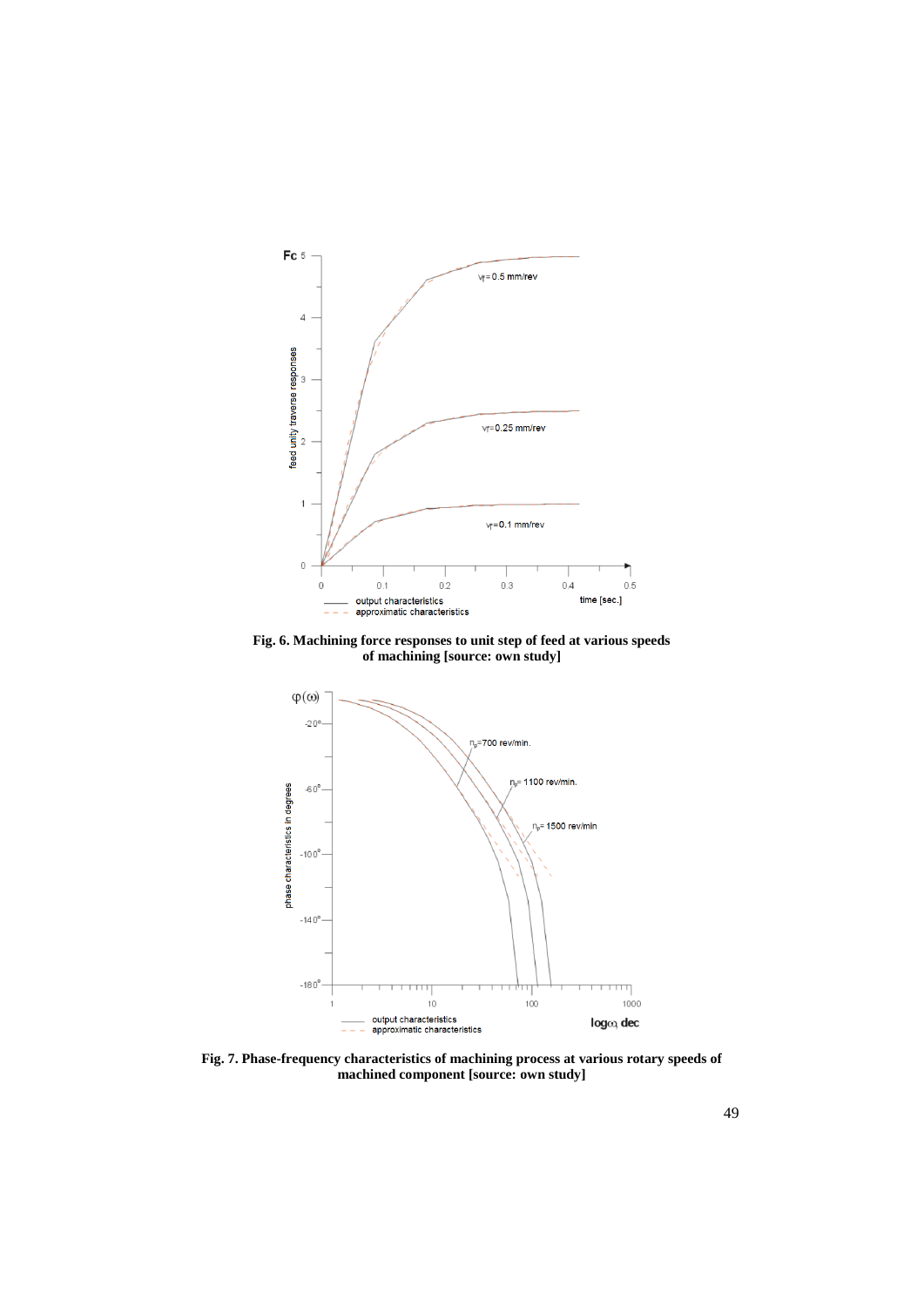

**Fig. 8. Amplitude-frequency characteristics of machining process at various thicknesses of machined layer [source: own study]**

Machining force responses at step-wise changes of feed rate, with varied conditions of the process of machining, are presented in Figs. 4–6. The phasefrequency and amplitude-frequency characteristics of the process of machining are presented in Figs.  $7-8$ .

# **4. ANALYSIS OF RESULTS OF SIMULATIONS**

Based on the simulations conducted within the scope of the study it was observed that:

- a change of rotary speed causes a change in the time of stabilisation of the transient run,
- a change of the thickness of machined layer causes a corresponding change of response to unit step of feed, but at constant time intervals,
- a change of feed rate causes a change in the values of machining force at steady state in response to unit step of feed,
- changes in the phase characteristics are the most observable during changes of rotary speed, while in the case of changes of feed rate and thickness of machined layer the differences are small,
- changes in the amplitude characteristics can be observed mainly in the case of changes in the thickness of machined layer.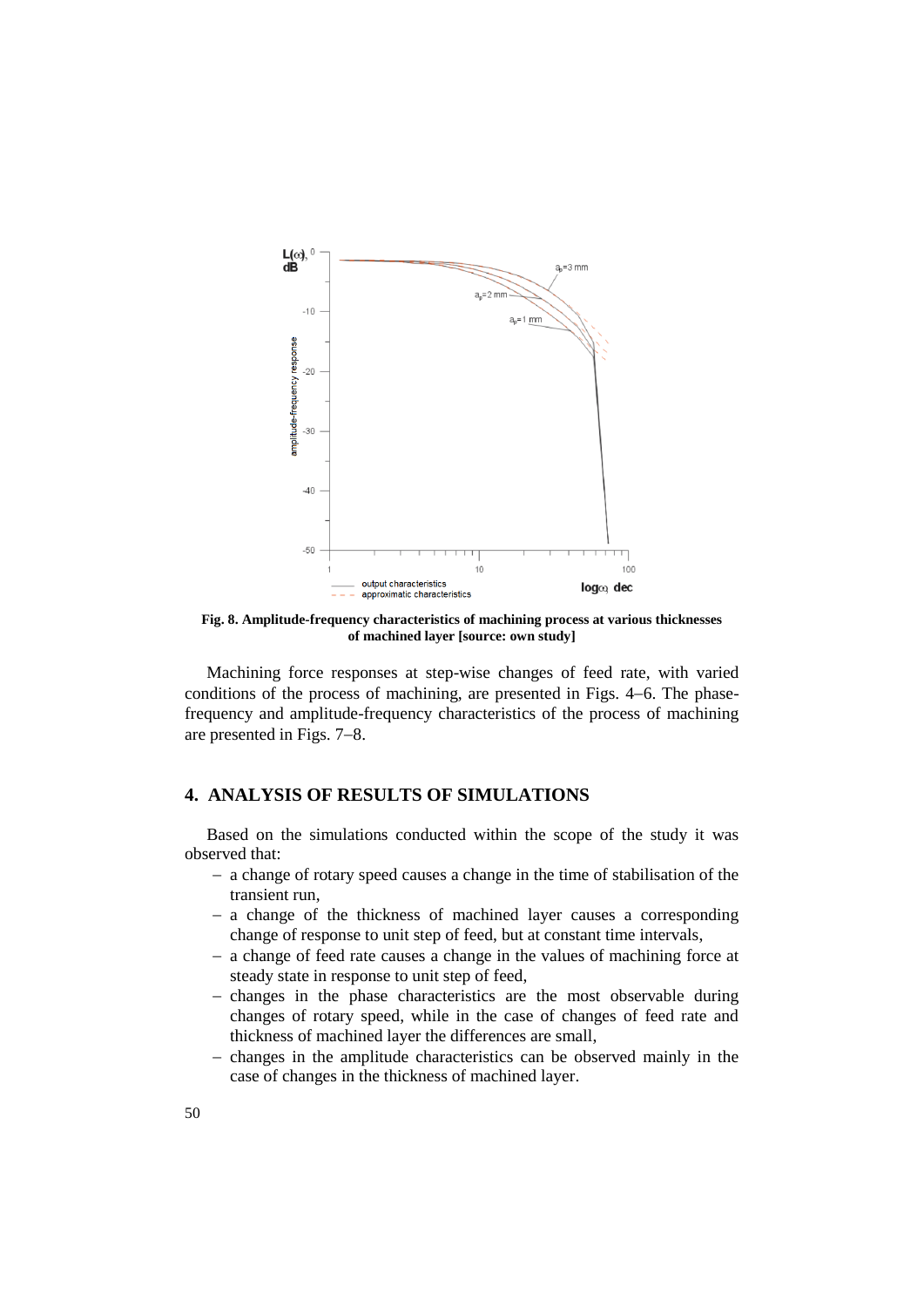Based on the results of experimental tests of the process of machining [6, 8, 9] and on the results of the simulations, conducted at the same parameters of the machining process as those applied in the experiment, a comparative table of the experimental and simulation results was compiled (Tab. 1). Column 1 gives the successive numbers of experimental tests conducted on a test stand equipped with a lathe, measuring instruments and computer system for recording the changes of the parameters in the course of the experiment. Columns  $2-7$ specify the parameters of the process of machining applied in the successive experiments. Column 8 lists the time constants of the process, obtained in the experiment, and column  $9 -$  the time constant calculated on the basis of the developed mathematical model. Column 10 gives the relative error of determination of the time constant on the basis of the model.

The experimental transition characteristics were approximated with the expression:

$$
F_c(t) = F_{c0} \left[ 1 - \exp(-t/T_{1e}) \right]
$$

where:  $F_{c0}$  – determined value of an output value or of its gain,

 $T_{1e}$  – equivalent time constant, determined on the basis of experimental transition run as the time after which an output value or its gain attains the level of 0.63 of the value in its steady state.

The values of  $T_{1e}$  from the experiment were compared with model-calculated values  $T_{1p}$ , defined as the time at which the calculated transition characteristic of the model, described by the relations presented above, attains 0.63 of the steady value.

Based on the values of relative deviations  $\delta$  (%) obtained between the experimental data and data from the simulations, a mean value of 9.61% was determined. In the case of such a small value, the divergences between the time constants of the model and the results of the experiment indicate a good fit of the model to the actual run of the process of turning. This fact can be used a starting point for further research in the area of design of automatic adjustment systems.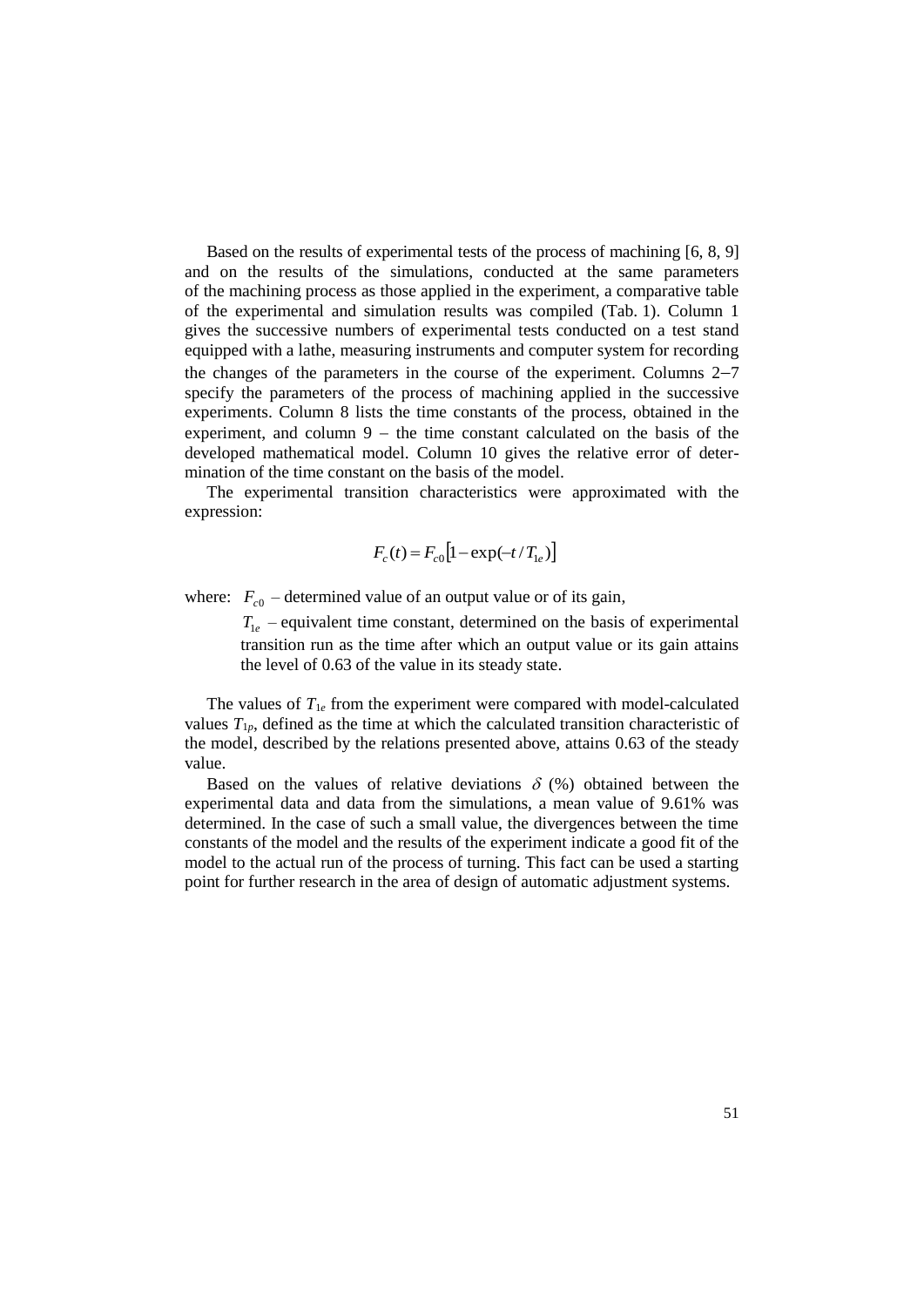| <b>Item</b>             | $\tau$ , s | Кr | $v_c$ , m/s | a <sub>p</sub><br>mm | a    | $F_{c0}$ , N | $T_{1e}$ , s | $T_{1p}$ , s | $\delta$ , %   |
|-------------------------|------------|----|-------------|----------------------|------|--------------|--------------|--------------|----------------|
| $\mathbf{1}$            | 0.48       | 45 | 0.8         | 2.0                  | 0.2  | 900          | 0.59         | 0.55         | $\overline{7}$ |
| $\overline{2}$          | 0.48       | 45 | 0.8         | 3.0                  | 0.2  | 1380         | 0.7          | 0.625        | 11             |
| 3                       | 0.375      | 45 | 0.85        | 1.0                  | 0.2  | 480          | 0.3          | 0.3          | $\theta$       |
| $\overline{\mathbf{4}}$ | 0.375      | 45 | 0.85        | 2.0                  | 0.25 | 1140         | 0.46         | 0.43         | $\tau$         |
| 5                       | 0.375      | 45 | 0.85        | 3.0                  | 0.2  | 1400         | 0.55         | 0.48         | 13             |
| 6                       | 0.24       | 45 | 1.3         | 1.5                  | 0.25 | 855          | 0.23         | 0.215        | 7              |
| 7                       | 0.24       | 45 | 1.3         | 2.0                  | 0.25 | 1150         | 0.34         | 0.28         | 18             |
| 8                       | 0.24       | 45 | 1.3         | 3.0                  | 0.2  | 1370         | 0.36         | 0.31         | 14             |
| $\boldsymbol{9}$        | 0.12       | 45 | 1.6         | 1.5                  | 0.2  | 730          | 0.12         | 0.13         | -8             |
| 10                      | 0.12       | 45 | 1.6         | 3.0                  | 0.2  | 1470         | 0.18         | 0.161        | 11             |
| 11                      | 0.095      | 45 | 1.65        | 1.0                  | 0.2  | 475          | 0.08         | 0.076        | 5              |
| 12                      | 0.095      | 45 | 1.65        | 3.0                  | 0.2  | 1475         | 0.15         | 0.13         | 13             |
| 13                      | 0.095      | 45 | 1.65        | 5.0                  | 0.1  | 1180         | 0.2          | 0.19         | 5              |
| 14                      | 0.075      | 45 | 1.67        | 1.0                  | 0.2  | 470          | 0.06         | 0.064        | $-7$           |
| 15                      | 0.075      | 45 | 1.67        | 2.0                  | 0.2  | 981          | 0.11         | 0.09         | 18             |
| 16                      | 0.075      | 45 | 1.67        | 3.0                  | 0.2  | 1430         | 0.12         | 0.105        | 5              |
| 17                      | 0.048      | 45 | 1.69        | 1.0                  | 0.2  | 390          | 0.04         | 0.04         | $\theta$       |
| 18                      | 0.048      | 45 | 1.69        | 3.0                  | 0.2  | 795          | 0.072        | 0.065        | 10             |
| 19                      | 0.48       | 90 | 0.9         | 1.0                  | 0.25 | 610          | 0.3          | 0.38         | $-26$          |
| 20                      | 0.48       | 90 | 0.9         | 2.0                  | 0.25 | 1200         | 0.42         | 0.43         | $-2$           |
| 21                      | 0.19       | 90 | 1.33        | 2.0                  | 0.25 | 1100         | 0.18         | 0.17         | 6              |
| 22                      | 0.19       | 90 | 1.33        | 5.0                  | 0.1  | 1270         | 0.32         | 0.37         | $-16$          |
| 23                      | 0.12       | 90 | 1.7         | 1.0                  | 0.25 | 590          | 0.088        | 0.096        | -9             |
| 24                      | 0.12       | 90 | 1.7         | 3.0                  | 0.25 | 1770         | 0.16         | 0.14         | 12             |
| 25                      | 0.095      | 90 | 1.65        | 1.0                  | 0.25 | 580          | 0.07         | 0.076        | $\tau$         |
| 26                      | 0.095      | 90 | 1.65        | 5.0                  | 0.1  | 1200         | 0.16         | 0.18         | 13             |

**Tab. 1. Parameters of machining versus the calculated and experimental time constants [source: own study]**

### **5. CONCLUSIONS**

The developed computer program for numerical studies of the process of machining permits the determination of the conditions and basic dynamic characteristics of the process of machining, the performance of numerical simulations of the dynamic system, and the presentation of graphic characteristics of the simulations performed.

The simulations performed permit the conclusion that:

- a change of rotary speed causes a change in the time of stabilisation of the transient run,
- a change of the thickness of machined layer causes a corresponding change of response to unit step of feed, at constant time intervals,